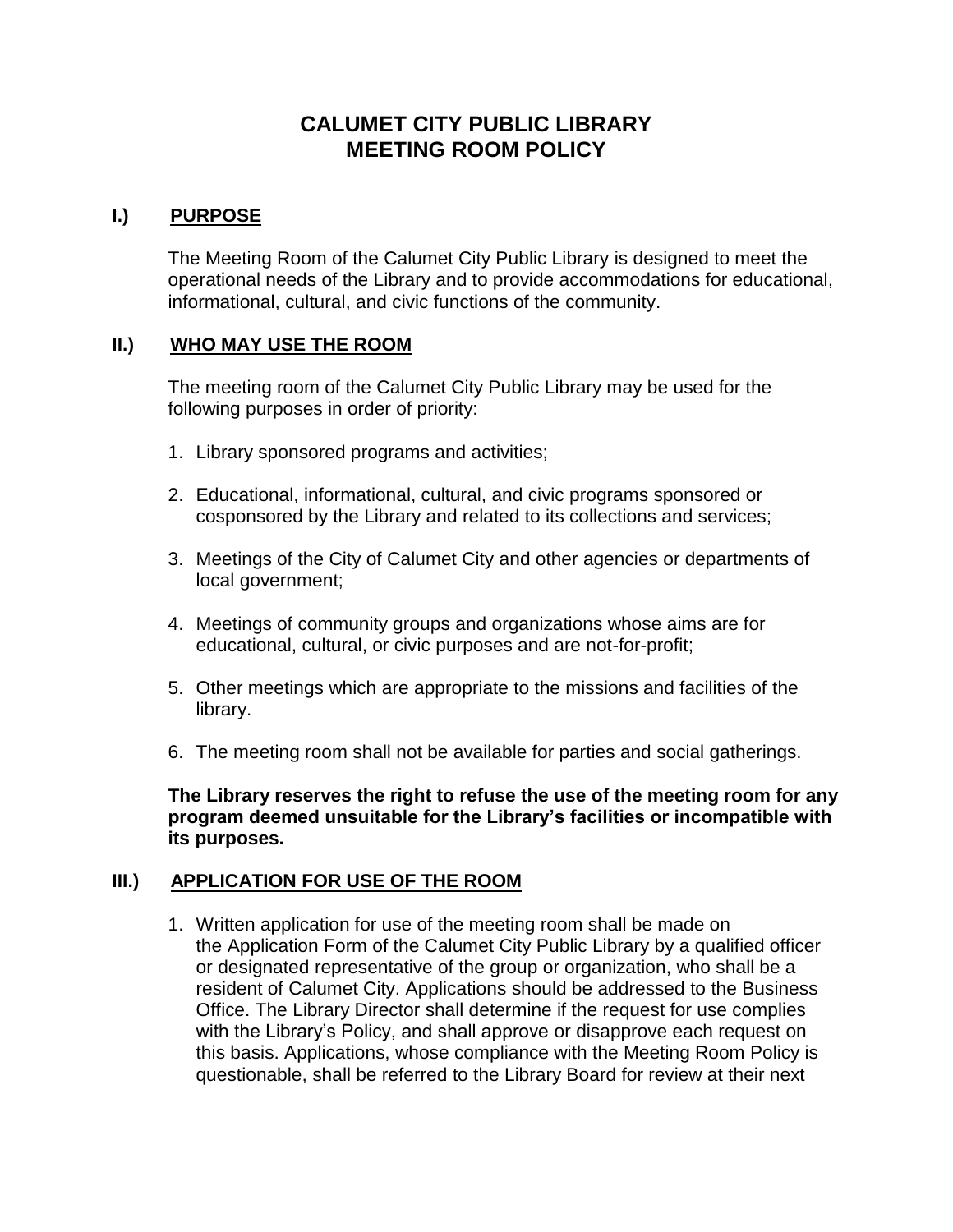regular meeting. Requests should be submitted at least thirty (30) days in advance of the desired meeting room date.

- a. Notice of approval or denial of the request will be given to the person who signed the meeting room application.
- 2. Groups planning a series of meetings should present a schedule of the preferred meeting dates at the time of application. Reservations shall be accepted for no more than three (3) months in advance, for the period running January 1 – March 31, April 1 – June 30, July 1 – September 30, and October 1 – December 31. Groups that meet on a regular basis and wish to extend their reservations into the next three-month period must fill out a new application and submit it to the Business Office. Such renewals are subject to the approval process each time submitted.
- 3. Applications for use of the Library's meeting room shall be reviewed in order of their receipt. Until the application has been received and approved, the reservation cannot be scheduled. Priority scheduling shall be given to:
	- a. Library-sponsored programs, activities, or meetings;
	- b. Educational, cultural, civic, and public information events of organizations which are Calumet City based, or which have among its membership, residents of Calumet City.
		- i. A group or organization must designate one member who is a Calumet City resident, to assume legal responsibility for its activities in the Library. This person should be the one to sign the meeting room Application Form. This person is also responsible for arranging a meeting with designated Library personnel prior to the group's first meeting, to receive instruction in the use of the library's equipment and facilities (when needed). This individual shall also be responsible for assuring that the meeting room is properly secured and the room is left in a neat and orderly condition upon completion of the meeting.
- 4. If, in the advice of law enforcement professionals, the Library staff or Board determines that a reasonable possibility of a threat to the safety of Library staff, patrons or members of the public might occur, based on prior experience of the group or speaker at this Library or at other occasions where the group has held a meeting which have been disruptive or had a potential for violence, the following shall be required: the individual or group reserving the room shall be required to pay in advance by cashier's check the reasonably estimated cost of any special security measures needed to be taken for the meeting; and the individual or group reserving the meeting room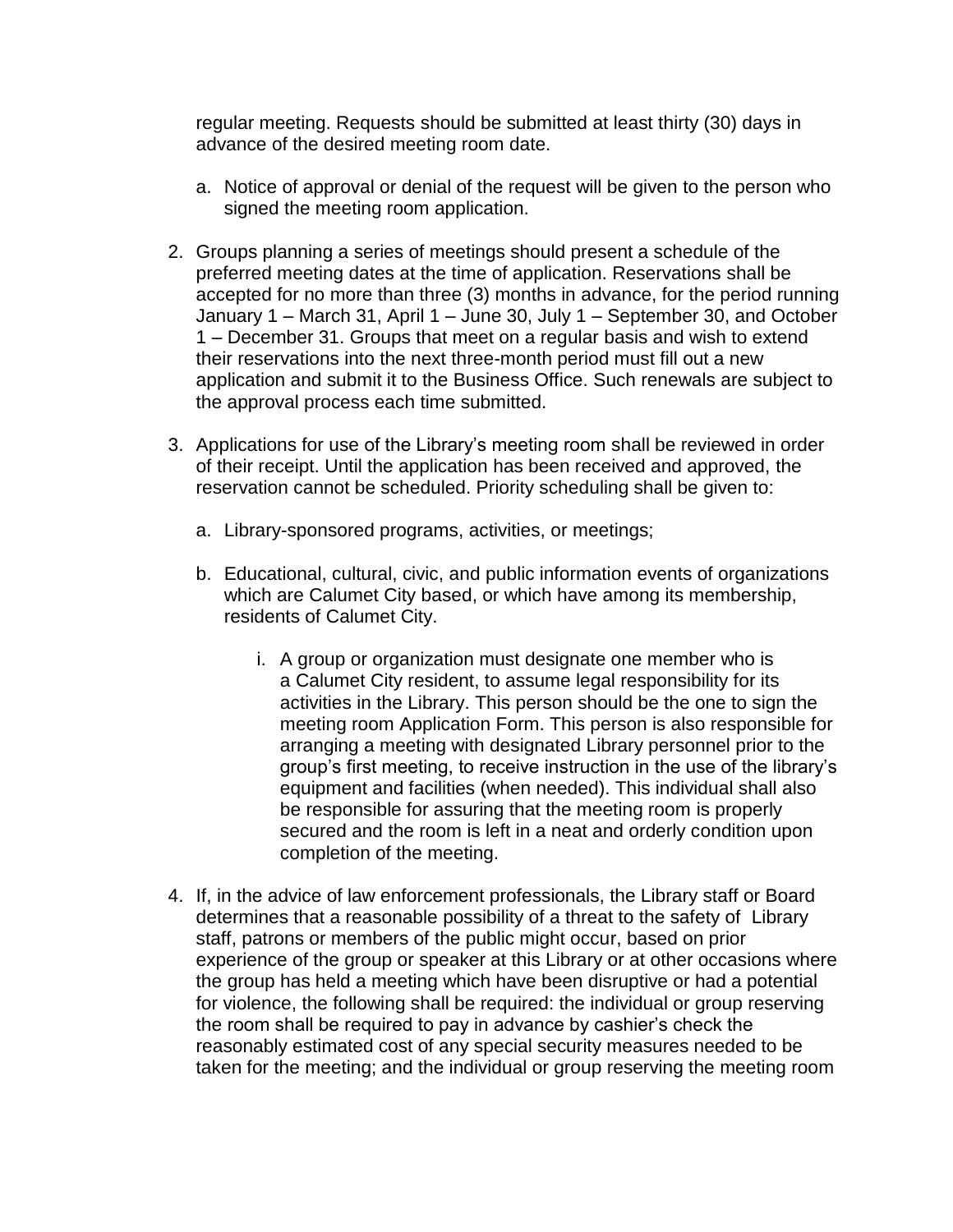shall place a bond for \$1,000,000.00 for injury or damage to property occurring at the meeting.

- 5. The meeting room shall be available to the public as follows:
	- a. Monday through Thursday 10:00 AM 8:30 PM
	-
	- b. Friday 10:00 AM 3:30 PM
		- i. All meetings must be adjourned and the meeting room vacated before the Library closes.
		- ii. The meeting room shall only be available on days that the Library is open.
- 6. The Library reserves the right to request any group to change its approved meeting to another date, or to cancel any reservation for the meeting room, due to unforeseen circumstances.
- 7. If it is necessary for a group or organization to cancel a reservation for the meeting room, the Library should be given notice as far in advance as possible. No refunds shall be made on cancellations with less than twentyfour (24) hours prior notice. Cancellations shall be directed to the Business Office.
- 8. No group shall reassign its timeslot to another group or organization.
- 9. If the meeting room is to be used by a children's group, the application must be signed by an adult who shall assume responsibility as outlined above. Children/youths under eighteen years of age must be under adequate and proper adult supervision at all times.
- 10.All meetings and programs sponsored by outside groups must be free of charge and open to the public.

## **IV. FEES**

- 1. There shall be a fee of \$50.00 per meeting for use of the meeting room. This fee shall be paid in cash, by certified check or money order at any time prior to the scheduled meeting, and shall be paid at the Business Office or, if after hours, at the Circulation Desk, when paid in person. The fee may also be mailed to the Calumet City Public Library, to the attention of the Business Office. Checks should be made payable to: Calumet City Public Library.
- 2. Cancellation of a scheduled meeting with less than twenty-four (24) hours notice will result in retention of the \$50.00 registration charge for room preparation.
- 3. Fees shall not be charged for Library-sponsored meetings or programs.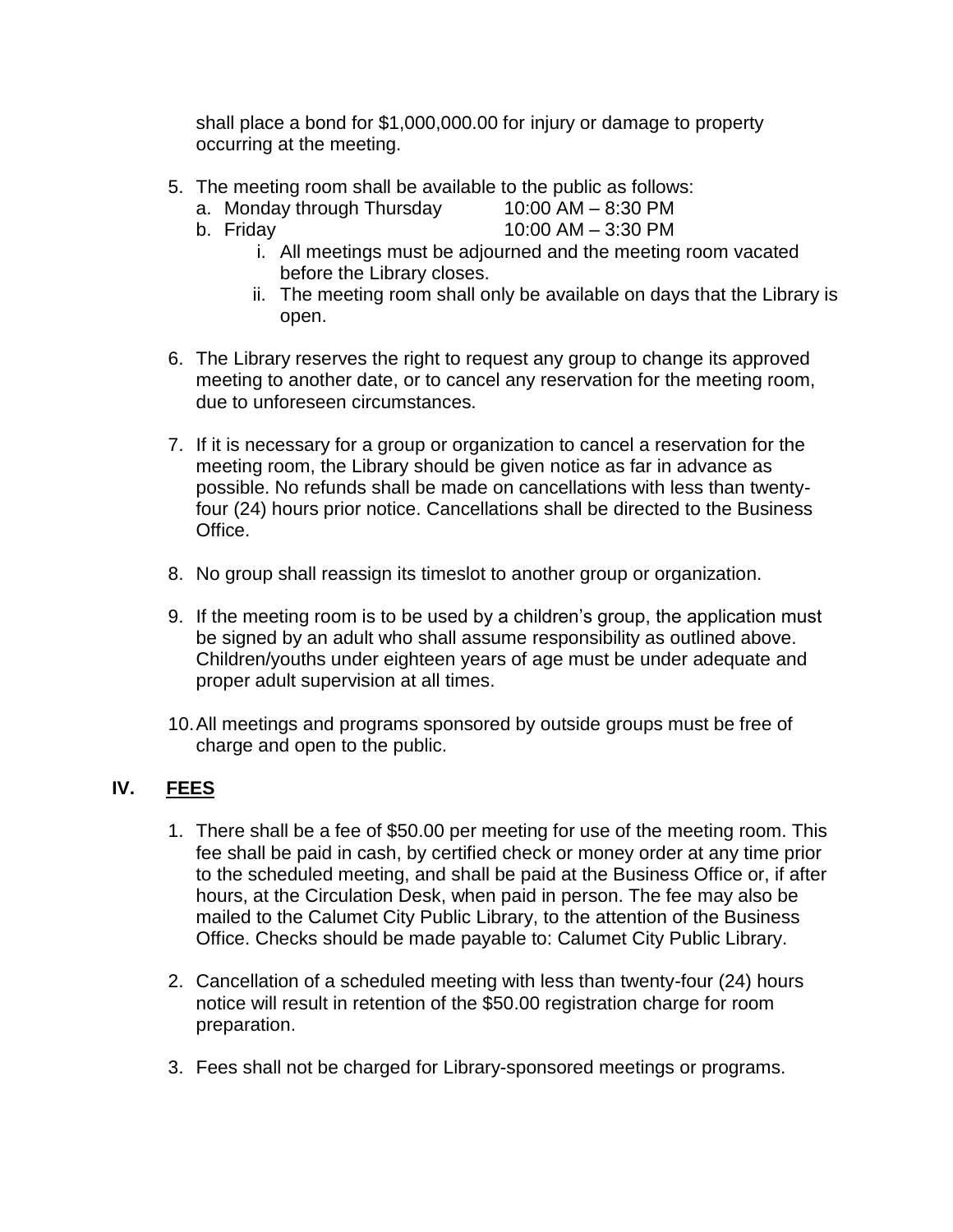4. Fees shall not apply to official meetings of Departments of the City of Calumet City.

## **V. EQUAL OPPORTUNITY**

All activities taking place in the Meeting Room must be open to all citizens, regardless of age, sex, race, religion, national origin or disabilities.

## **VI. COMPLIANCE WITH THE ADA (AMERICANS WITH DISABILITIES ACT)**

- 1. The Calumet City Public Library abides by the Americans with Disabilities Act, and all groups or organizations are responsible for the ADA compliance of their respective meeting or activity when using the Library's Meeting Room.
- 2. The person signing the Application Form assumes the responsibility for the organization for making any special accommodation(s) necessary for persons with disabilities, e.g., arranging for a signer for the hearing impaired. The group or organization also assumes the responsibility for any additional costs incurred in making a special accommodation.
- 3. The Library will set up the room in such a manner that it will accommodate wheelchair participants. The Library is not responsible for a non-compliance condition created by the rearranging of any furniture once the room has been set up for a meeting.
- 4. The person signing the Application Form will be responsible for insuring that any oral or written promotions of the meeting will include a "special accommodation for the disabled" phrase, such as "Individuals with disabilities who plan to attend this program and who require special accommodations in order to observe and/or participate in the program are requested to contact (telephone number) at least five working days prior to the program so that reasonable accommodations can be made for them."

#### **VII. GENERAL RULES AND REGULATIONS**

- 1. The group or organization using the meeting room agrees to abide by all rules and regulations, procedures and policies of the Calumet City Public Library.
- 2. The meeting room can accommodate a maximum capacity of 85 persons.
- 3. All meetings must be open to the public, except where governmental bodies using the facilities are allowed by Illinois statute to conduct meetings which are closed to the public.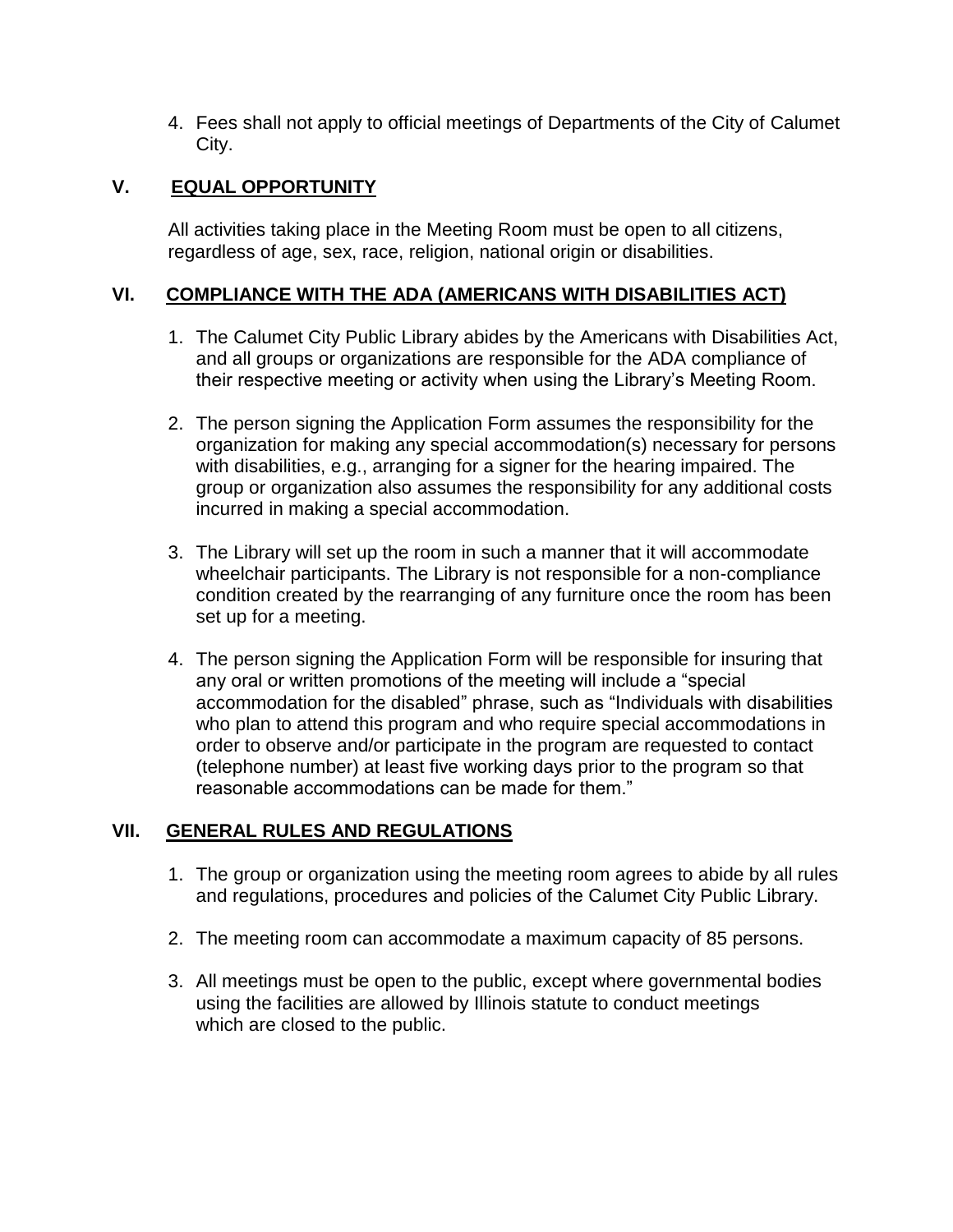- 4. Smoking is not permitted in the meeting room, the kitchen, the restrooms or any other area in the Library, nor is there to be smoking within twenty-five (25) feet of the building.
- 5. No admission charge, collections (other than regular club dues), or other money-raising activities may be conducted in the meeting room, unless all proceeds are to go to the Library.
- 6. Meetings which would interfere with the functions of the Library and/or its users, because of the noise or other factors, are not permitted.
- 7. Classes involving the use of hazardous or potentially damaging materials or equipment are not permitted.
- 8. The name, address, and telephone number of the Calumet City Public Library may not be used as the official address or headquarters for any group using the Library for meeting purposes.
- 9. Alcoholic beverages will not be permitted on the premises at any time.
- 10.Use of the telephone shall be restricted to the public telephone located in the vestibule.
- 11.The Library cannot provide storage space for equipment or supplies for groups using the meeting room.
- 12.The meeting room must be left in a neat and orderly condition, and garbage must be disposed of in the containers provided.
- 13.Use of the Meeting Room does not constitute Library endorsement of viewpoints expressed by participants in any program. No advertisement or announcement implying such endorsement will be permitted.

## **VIII. KITCHEN FACILITIES**

Users of the Library meeting room have access to a small kitchen with refrigerator, sink, and electric range. Intention to use the kitchen must be designated on the meeting room application. Anyone using the kitchen facilities shall be responsible for leaving the premises in a neat and orderly condition.

The kitchen facilities shall be used to prepare coffee and light refreshments only. Major food preparation is not permitted. The group using the meeting room is responsible for furnishing their own food preparation equipment, as well as coffee, tea or other beverages, sugar, cream, paper products, serving utensils, and other supplies.